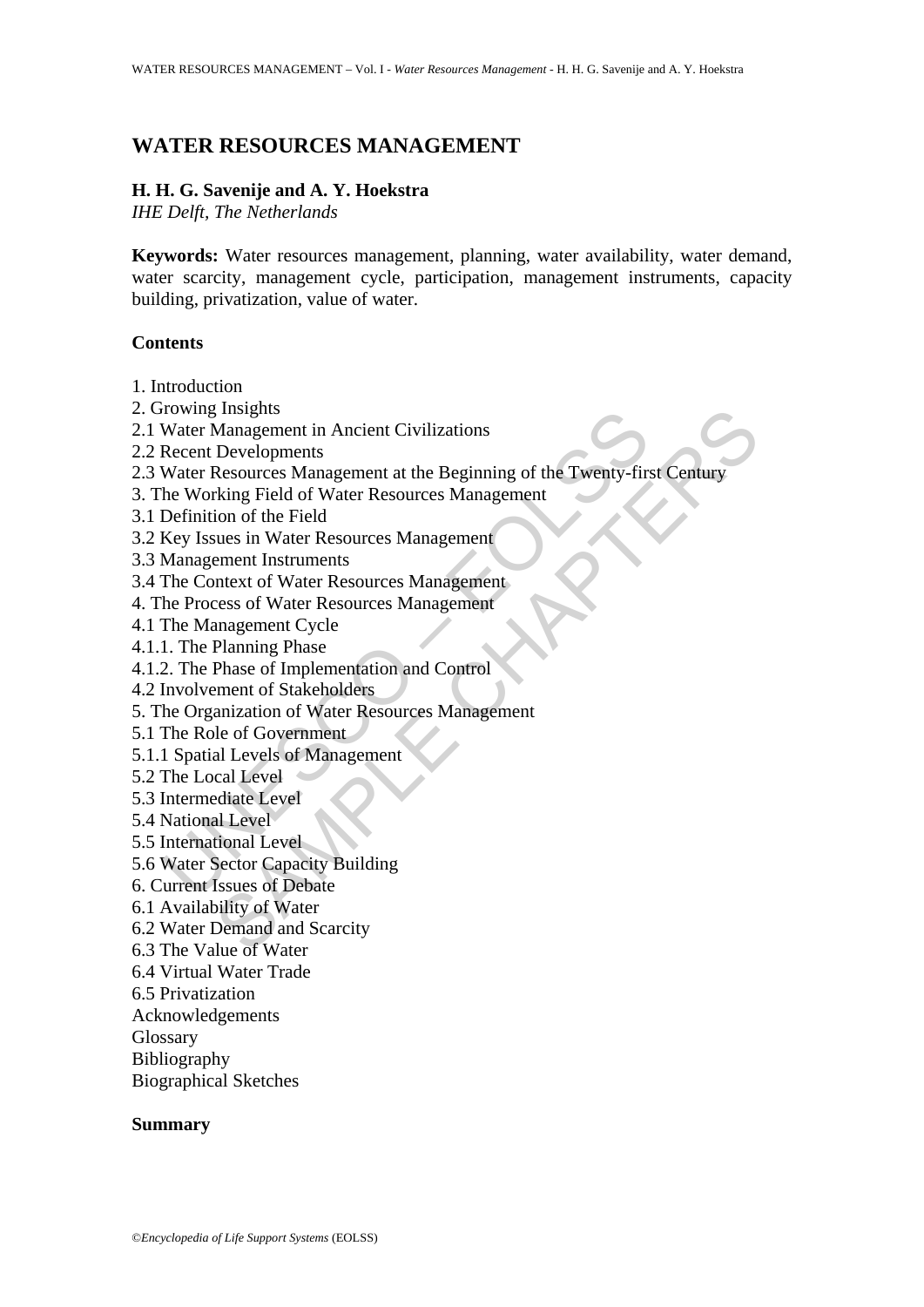A comprehensive review is given of the concepts, professional fields, developments and issues in water resources management, based on the latest insights. Attention is given to Integrated Water Resources Management, Water and Sustainable Development, Water Scarcity, and the more technical aspects of Water Resources Planning. Important issues related to international rivers, the economics of water, the legal and institutional aspects of water are dealt with in detail. New approaches to water conservation, non-waterborne sanitation and economic valuation are presented and discussed.

### **1. Introduction**

A impactor, isola, just, and points. Concern, and points.<br>
Individuater. Rivers are normally dry, or experience flash floods at<br> *dis* or ephemeral streams). To those people living in humid are<br>
e on surface water. They a ganon, ioon, joos, iaw, and pointes: Ocierary inter is an emphasis<br>and ener. Rivers are normally dry, or experience flash floods after torrential repheneral streams). To those people living in humid areas, the emphas<br>surfa People from different backgrounds seldom have the same idea about what water resources management implies. To those living in an arid country, it means drought relief, irrigation, food, jobs, law, and politics. Generally there is an emphasis on groundwater. Rivers are normally dry, or experience flash floods after torrential rains (*wadis* or ephemeral streams). To those people living in humid areas, the emphasis is more on surface water. They are particularly concerned with waterworks, flood protection, navigation, hydropower, treatment plants, etc. Also, people from different professional backgrounds tend to view water resources management differently. To the water engineer, water resources management is related to dams, reservoirs, flood protection, diversions, canals, water treatment, and land reclamation. To the ecologist, water resources management is often connected with the deterioration of ecosystems, land degradation, pollution, and destruction of wetlands. To the lawyer, the main issues in water resources management are the ownership of water, the system of water rights (ownership or license to use), the priority of use, the water legislation, and international water law. To the economist, water resources management is connected with water use efficiency, cost recovery, the creation of water markets, tradable water rights and privatization of water supply. To politicians, water resources management means solving conflicts over water and attaining national objectives such as: economic growth, poverty alleviation, employment generation, and food security.

In fact, water resources management includes all these points of view. Water resources management is multi-disciplinary, multi-sector, and multi-objective. Management is only effective if all interested parties (both formal and informal) are—in one way or another—involved in the process of planning, decision making and implementation. Unless all stakeholders feel committed, water projects or policies are likely to fail.

Water resources management refers to a whole range of different activities: monitoring, modeling, exploration, assessment, design of measures and strategies, implementation of policy, operation and maintenance, and evaluation. It also covers supportive activities such as institutional reform. Water resources management includes local, national and international activities, directed at either the short or the long term. As such, water resources management is rather a diffuse field. It includes the whole set of scientific, technical, institutional, managerial, legal, and operational activities required to plan, develop, operate, and manage water resources.

If you tell someone about a certain water management problem and ask how he or she would solve this problem, you will probably get one of two answers. One: look at the causes of the problem, who is involved; look also at the effects of the problem on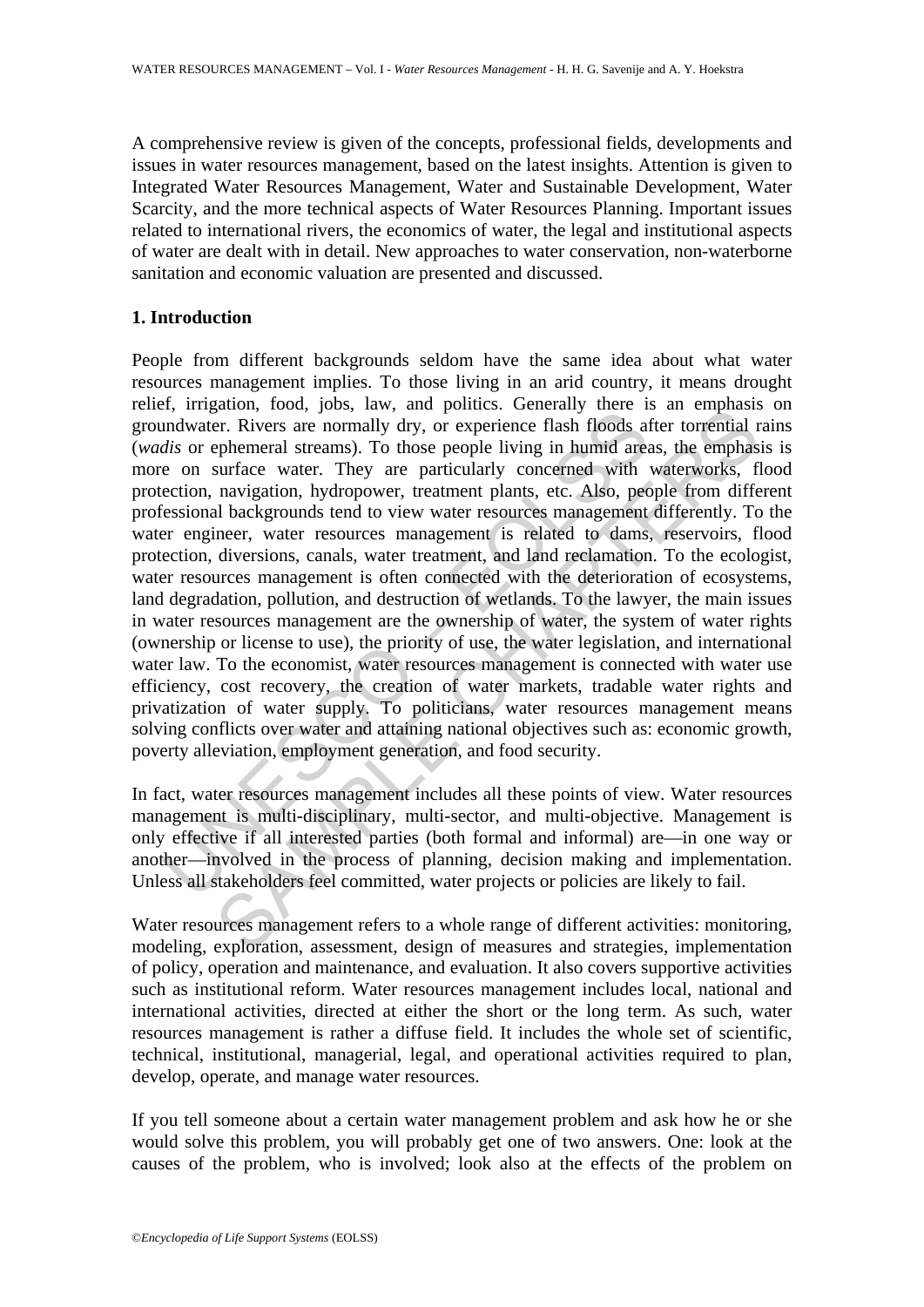others; think of some alternative solutions; analyze the effectiveness, costs, and benefits of each of the solutions and implement the best solution. Two: invite all interested parties, the stakeholders, ask them what they think about the problem, let them suggest solutions and look for compromises on which all parties can agree. The first approach puts emphasis on the scientific analysis of the problem, while the second approach puts emphasis on the process that should lead to a solution. Water resources management is actually both.

Example management of the management organization and process itself. It is a<br>agement of the management organization and process itself. It is<br>al tasks of the water management organization and process itself. It is<br>al task Sacry against notours, cut. Maragement as are section as the section of the management organization and process itself. It is supportive to so for the water management organization and process itself. It is supportive to s Water resources management includes management at two distinct levels. Management at the first level refers to the actual tasks and central objectives of the water manager. This includes all activities directly aimed at the sustainable use of water, the provision of clean drinking water to all, the allocation of water to different sectors of society, the provision of safety against flooding, etc. Management at the second level refers to the management of the management organization and process itself. It is supportive to the actual tasks of the water manager. Management at the first level is also called *external* management, while management at the second level is referred to as *internal*  management. Important questions for internal management are: what exactly are the objectives of management; what institutional structure can best serve the process of attaining these objectives, and how can this institutional structure be operational in an efficient and effective way?

The set-up of this article is as follows: Section 2 puts the field of water resources management in a historical perspective. Section 3 aims to create some understanding of the system to be managed by water managers, and of how different management instruments can be applied to effectively attain the management objectives. Section 4 deals with the process of water resources management and Section 5 addresses institutional aspects. Finally, Section 6 discusses some of the current issues of debate in the field.

### **2. Growing Insights**

## **2.1 Water Management in Ancient Civilizations**

Water resources management is probably as old as the human race. Historical writings and archeological research have taught us that many old civilizations could only flourish as a result of advanced methods of managing their water resources. Examples can be given for the three contemporary civilizations of the Indus, Mesopotamia and Egypt, for the Greeks and the Romans, but also for the ancient civilizations in the Americas. Let us give just two examples, one for the civilization of the Indus Valley and one for the pre-Inca civilization of the Tiahuanaco in South America.

The Indus Valley Civilization was one of the world's first great urban civilizations. It flourished in the vast river plains and adjacent regions in what is now Pakistan and western India. Around 2600 BC, the earliest cities together formed an extensive urban culture. This culture continued to dominate the region for at least 700 years. Excavations during the twentieth century have revealed well-planned cities and towns built on massive mud brick platforms to protect the inhabitants against seasonal floods. Waterways connected the empire, and flat-bottomed barges, almost identical to those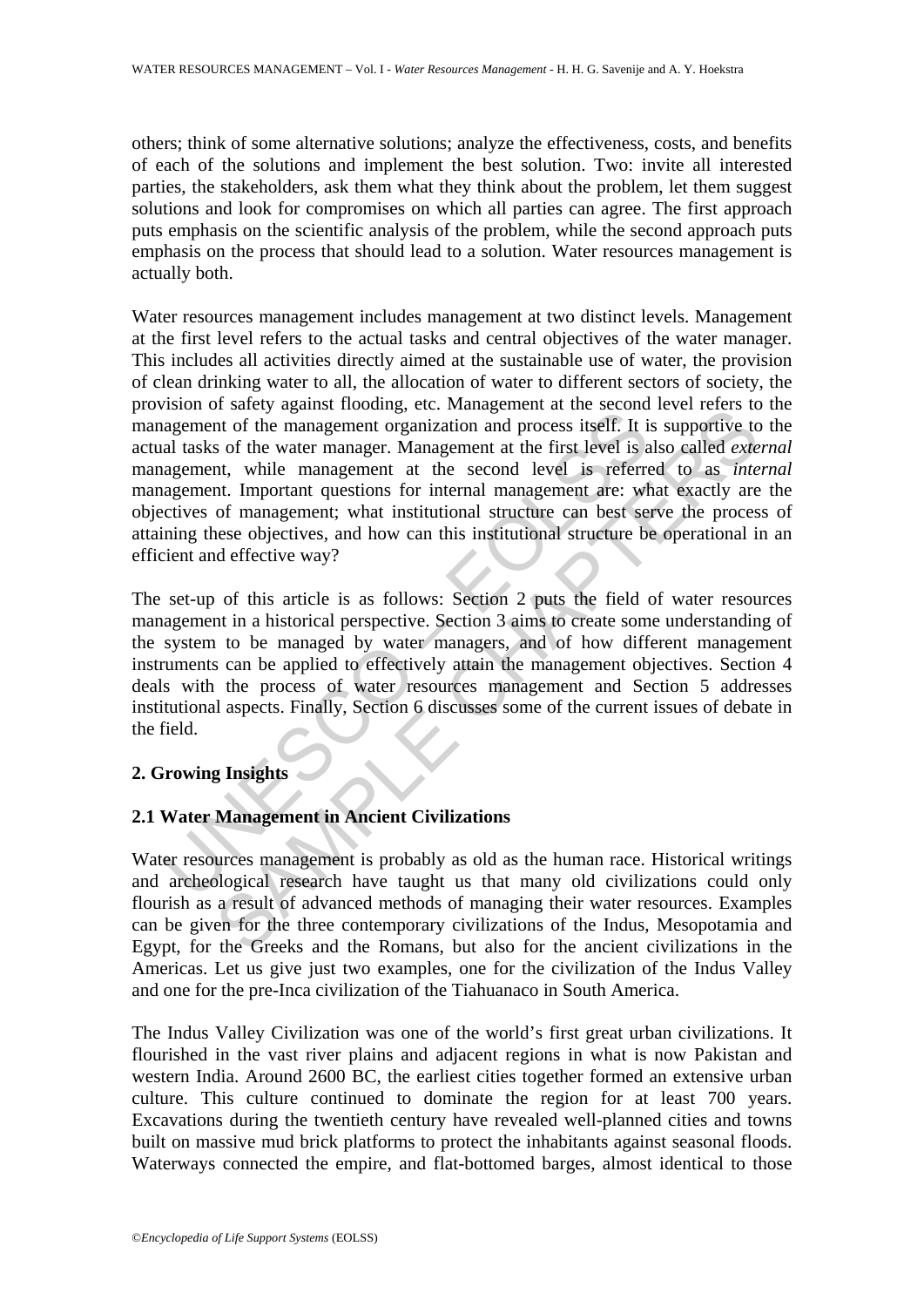still used today, plied the rivers between the cities. In the ancient city Mohenjo-daro (in Sindh, southern Pakistan), rainwater was harvested in tanks and brought to the wells of each house through gutters. The drainage system was both elaborate and efficient: carefully graded brick-lined drains flowed down the center of the streets to the Indus. The drains were covered, but at intervals there were inspection holes so that they could be unblocked when necessary. Tributary drains flowed from each house, first into a cesspit where solid matter was deposited. When the pit was half full, the water drained off into the main sewer. The richer houses had their own bathroom, but the city also had a large bathhouse, which has been well restored.

Another example of early water management can be seen from the Tiahuanaco civilization, which dates back to about 1600 BC. This civilization, on the southern shore of Lake Titicaca, at an altitude of about 4000 m above sea level, developed through five periods, and was at the peak of its splendor around AD 700. At that time Tiahuanaco was the largest city in the world, with more than 100 000 inhabitants. There was an extensive system of roads, aqueducts and agricultural terraces. In order to increase agricultural yields, the Tiahuanaco people constructed a network of little canals. The theory, at the end of the twentieth century, is that these canals influenced the local climate in such a way that the strong daily temperature variation at this altitude was tempered, thus improving the conditions for agriculture. Experiments are being carried out in order to discover whether this technique can be introduced again.

### **2.2 Recent Developments**

and was at the peak of its splendor around AD 700. At that the largest city, and was at the peak of its splendor around AD 700. At the largest city in the world, with more than 100 000 inhabitansive system of roads, aquedu Letter, at an antitude of about 4000 m above sear ever, accounting the system of the system of roads, aqueducts and agricultural terraces. In order to increase the end of the tworld, with more than 100 000 inhabitants. The There has never been one worldwide-applied recipe for how to manage water. Climate conditions and cultures have always varied to such a great extent that we cannot expect that such a recipe will ever be developed. Nevertheless, for thousands of years there was something like a common attitude towards water. Water was primarily regarded as a natural resource to be exploited for the benefit of man. And in these areas of the world where floods regularly threatened human life, water was at the same time seen as an enemy to be defeated. Water resources management basically meant planning, building and maintaining infrastructure for supplying water to the places where people could use it and for defending people against flooding. At the time scale of the human race, it is only very recently that this common attitude has changed. This change has a lot to do with the consequences of the industrial revolution and the explosive growth of the world population.

The increasing pressure on water resources and the growing competition between divergent interests, particularly during the second half of the twentieth century, has led to the recognition that water is a "scarce resource" and can be "overexploited." Steadily, people started to replace the term "water resources development" by the more general term "water resources management." Recognizing that water is an intricate part of nature and that water is actually more than just a "resource," it would be even better to speak simply about "water management." However, whatever terminology we use, at the turn of the century the issue of water stands high on many political agendas. Today some visionaries even say that, where energy appeared to be the most critical issue in the twentieth century, water will be the most critical resource in the twenty-first century.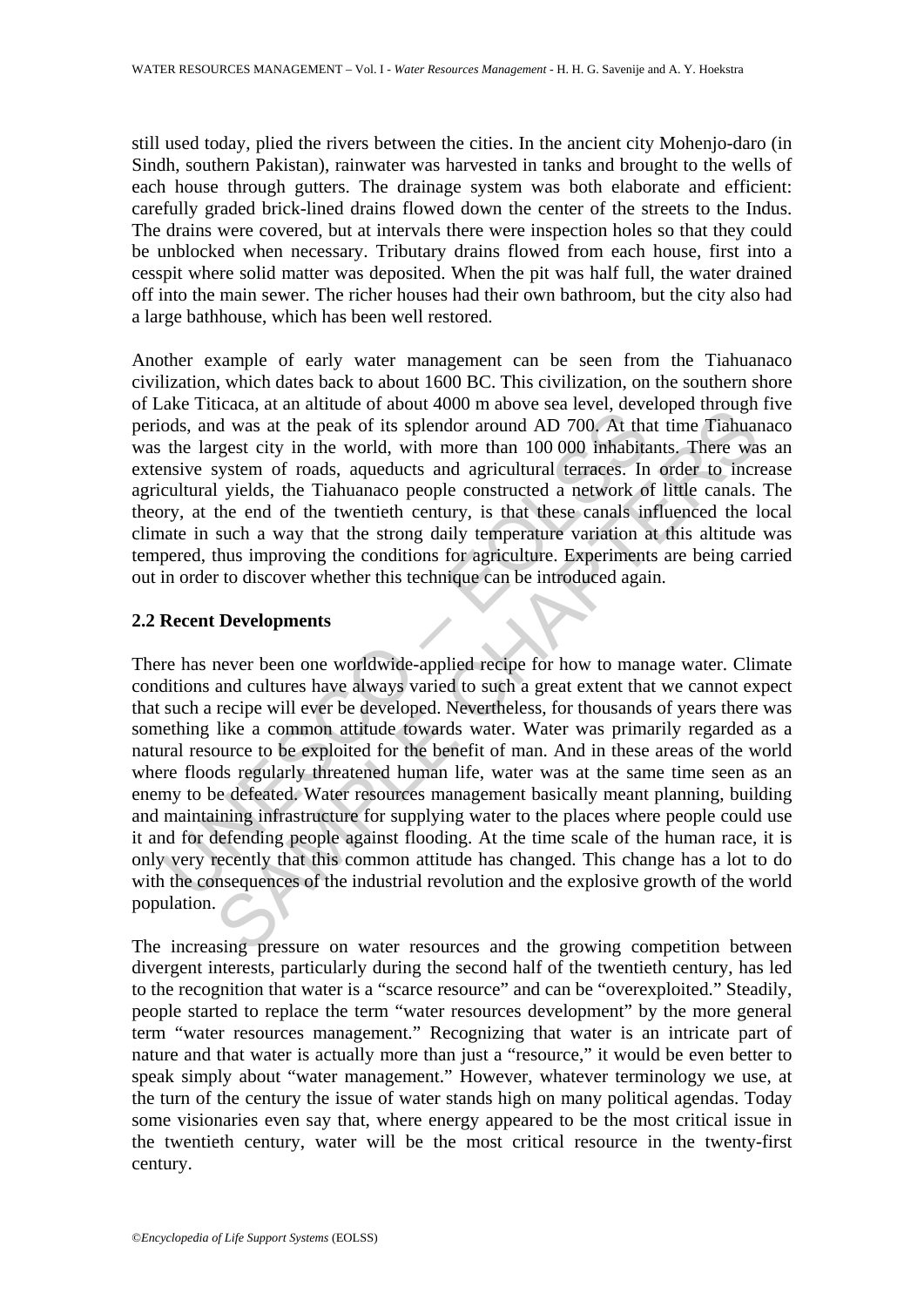Looking back, one could say that global attention to water issues started with the International Hydrological Decade 1965–1974, under the auspices of UNESCO. The purpose was to advance hydrological knowledge through promoting international cooperation and training specialists and technicians. One of the products at the end of the decade was a study on the world water balance carried out by the USSR Committee for the IHD. The work was based on new material received from various countries as a result of the implementation of the IHD program. In the same period, two other major studies by Baumgartner and Reichel, and L'vovich, on the global water balance, were published. For global water studies in the twenty-first century, people still rely heavily on these previous three studies. Although L'vovich and Korzun pay some attention to the socioeconomic aspects of water demand, the emphasis in all these studies lies on the hydrological aspects of water availability.

illestone in the early period was the establishment of the "Helsink<br>international rivers in 1966. These rules, adopted by the<br>ociation, were a first step towards a common notion on the<br>sboundary river basins. The fourth ar A milestone in the early period was the establishment of the "Helsinki Rules" on the use of international rivers in 1966. These rules, adopted by the International Law Association, were a first step towards a common notion on the equitable use of transboundary river basins. The fourth article of these rules stated that each basin state is entitled, within its territory, to a reasonable and equitable share in the beneficial uses of the waters of an international drainage basin. The fifth article added that what is a reasonable and equitable share is to be determined in the light of all relevant factors in each particular case.

An important event raising global political awareness of the environment, was the United Nations Conference on the Human Environment in Stockholm, Sweden, in 1972. At this conference, the foundation was laid of the United Nations Environment Programme (UNEP). In the Stockholm Action Plan, nations agreed that when major water resource activities are contemplated that may have a significant environmental effect on another country, the other country should be notified well in advance. It was also agreed that countries should ensure the best use of water and avoid its pollution.

e in the early period was the establishment of the "Helsinki Rules" on the<br>tional rivers in 1966. These rules, adopted by the International<br>n, were a first step towards a common notion on the equitable usary<br>invive basins. The first global conference specifically dedicated to water, was the United Nations Water Conference in 1977, in Mar del Plata, Argentina. The Mar del Plata Action Plan stimulated a number of activities, including the International Drinking Water Supply and Sanitation Decade (1981–1990). This decade, proclaimed by the UN General Assembly at the end of 1980, had, as its primary goal, the achievement of full access to water supply and sanitation for all inhabitants of developing countries. Although this goal was far from achieved by the end of the decade, it was successful in creating awareness of the importance of clean water and sanitation, and in developing workable strategies for further improvements.

During the 1960s and 1970s, it became clear that the old paradigm of growth needed revision. In the beginning of the 1980s, this led to the introduction of the concept of sustainable development. The famous Brundtland Commission defined this as development that meets the needs of the present generation without compromising the ability of future generations to meet their own needs (WCED, 1987). In the water field, people started to speak about the need for "sustainable water resources management." This is a type of management that guarantees all humans are provided with their basic water needs, but also that ecosystems continue to be provided with a proper amount of water to maintain their function. In the same period that the notion of sustainability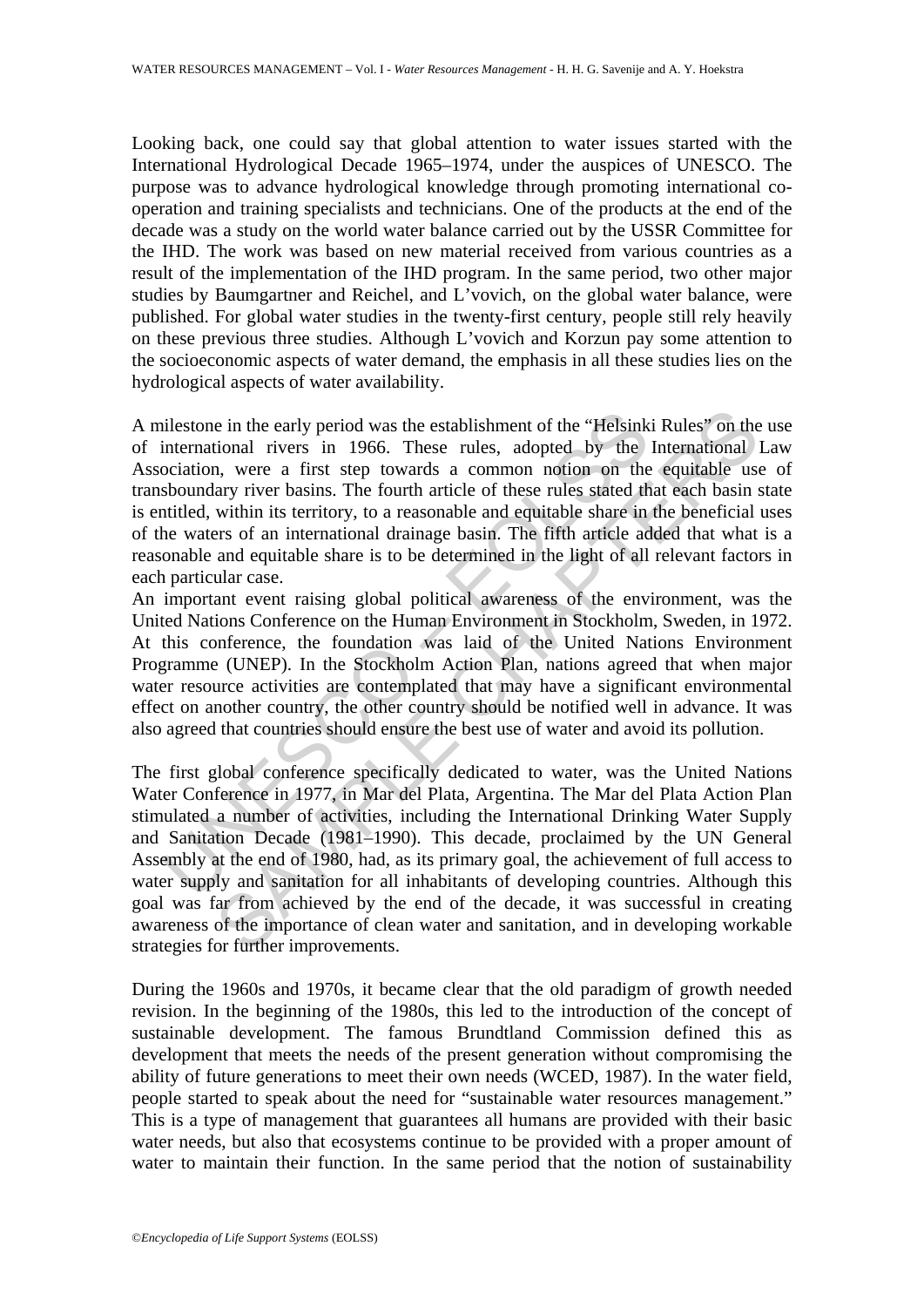became widespread, people began to recognize that the traditional reductionistic approach towards environmental problems was no longer fruitful. Instead, people started to advocate an holistic or integrated approach, in which the recognition that seemingly separate problems often form a coherent system of interconnected parts, is the starting point of the search for solutions. In the water field, people started to recognize that problems of water shortages and problems of water pollution cannot be dealt with separately. People started to look at surface water and groundwater as one system. Soon people even argued that land and water have so many interactions that water management should be combined with land and soil management.

In the midst of these discussions, the International Conference on Water and the Environment took place in Dublin, 1992. It was during this preparatory meeting for the UN Conference on Environment and Development (UNCED) in Rio de Janeiro, that the concepts of sustainable and integrated water resources management were widely discussed and adopted by the international community. At this meeting, the Dublin principles on water management were established.

### **The Dublin principles**  Principle No. 1

Fresh water is a finite and vulnerable resource, essential to sustain life, development and the environment. Since water sustains life, effective management of water resources demands a holistic approach, linking social and economic development with protection of natural ecosystems. Effective management links land and water uses across the whole of a catchment area or groundwater aquifer.

### Principle No. 2

Example and integrated water resources management<br>cepts of sustainable and integrated water resources managements<br>ussed and adopted by the international community. At this m<br>ciples on water management were established.<br><br>**D** Example and interpendicular convertions and interpendicular the between the streament were with the unit of the international community. At this meeting, the Du<br> **n** principles<br> **n** principles<br> **n** principles<br> **n** principl Water development and management should be based on a participatory approach, involving users, planners and policymakers at all levels. The participatory approach involves raising awareness of the importance of water among policymakers and the general public. It means that decisions are taken at the lowest appropriate level, with full public consultation and involvement of users in the planning and implementation of water projects.

### Principle No. 3

Women play a central part in the provision, management and safeguarding of water. This pivotal role of women as providers and users of water and guardians of the living environment has seldom been reflected in institutional arrangements for the development and management of water resources. Acceptance and implementation of this principle requires positive policies to address women's specific needs and to equip and empower women to participate at all levels in water resources programs, including decision making and implementation, in ways defined by them.

Principle No. 4

Water has an economic value in all its competing uses and should be recognized as an economic good. Within this principle, it is vital to recognize first the basic right of all human beings to have access to clean water and sanitation at an affordable price.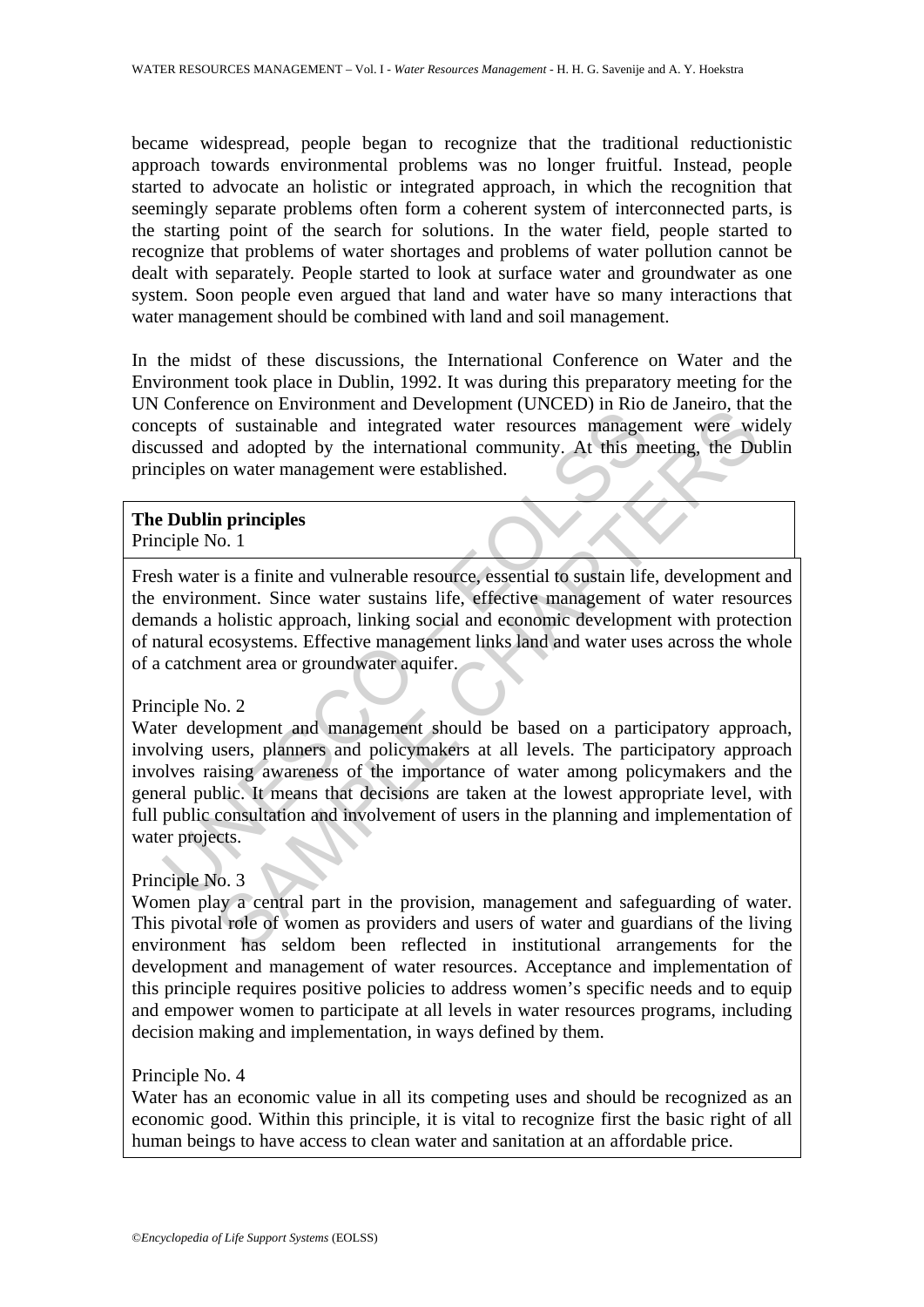The acceptance of the Dublin principles by 114 countries, 14 UN organizations and 38 NGOs, can be seen as the official launch of integrated water resources management, worldwide. Although it had been discussed for many years in certain circles, Dublin was, for many countries, the starting point to revise their water policy, and for many agencies to start looking over the walls that divide them. The first and the second principle are essential components of integrated water resources management. The third principle, about the involvement of women, is in fact an addition to the second principle. Women are often responsible for water management at local level, both for household supply and agriculture, but are notoriously absent in consultation or planning of interventions, and as a result absent in the operation and maintenance of systems. This is a very unfavorable situation that needs to be given due attention, and changed.

The fourth Dublin principle caused the largest debate. The reason why several people opposed it was because they interpreted it as if everybody should pay the economic price of water. That was a misunderstanding, however. Considering water as an economic good, means that decisions on the allocation or use of water should be taken on the basis of economic rationality. That does not necessarily imply that an economic price needs to be paid by the user. Part or all of the costs can be borne by others or by the government, e.g., through subsidies. Whether water services should be priced is primarily a question of cost-recovery and demand management, not of economic valuation.

From Demotion and altertial and altertial and altertial and altertial and altertial and altertial and altertial and altertial and altertial and the total and the pass of economic rationality. That does not necessarily impl Dram pinelpic caasca in cargest ucour. The teason way several per and was because they interpreted it as if everybody should pay the econd<br>was because they interpreted it as if everybody should pay the econd<br>water. That wa At the UN Conference on Environment and Development in Rio de Janeiro, 1992, Agenda 21 was adopted. For water managers particularly, Chapter 18 on fresh water is interesting. In its introduction it states that: "Water is needed in all aspects of life. The general objective is to make certain that adequate supplies of water of good quality are maintained for the entire population of this planet, while preserving the hydrological, biological and chemical functions of ecosystems, adapting human activities within the capacity limits of nature and combating vectors of water-related diseases. Innovative technologies, including the improvement of indigenous technologies, are needed to fully utilise limited water resources and to safeguard those resources against pollution." It then continues with: "The widespread scarcity, gradual destruction and aggravated pollution of freshwater resources in many world regions, along with the progressive encroachment of incompatible activities, demand integrated water resources planning and management." As the title already suggests, Agenda 21 is primarily a list of activities to be worked on by all nations in the coming decades.

In 1993, the World Bank published an influential policy paper on water resources management, which emphasized the importance of integrated water resources management, economic pricing, cost recovery, decentralization, privatization, management of international river basins and incorporation of environmental criteria in planning and management.

A step forward in international water law was set in 1997, when the UN adopted the Law of Non-Navigational Uses of International Watercourses, which was prepared by the International Law Commission. By that time, the Helsinki Rules were already about 30-years-old, and failed to deal with key issues. In addition, the Helsinki Rules were the work of a private body, the International Law Association, while the new law was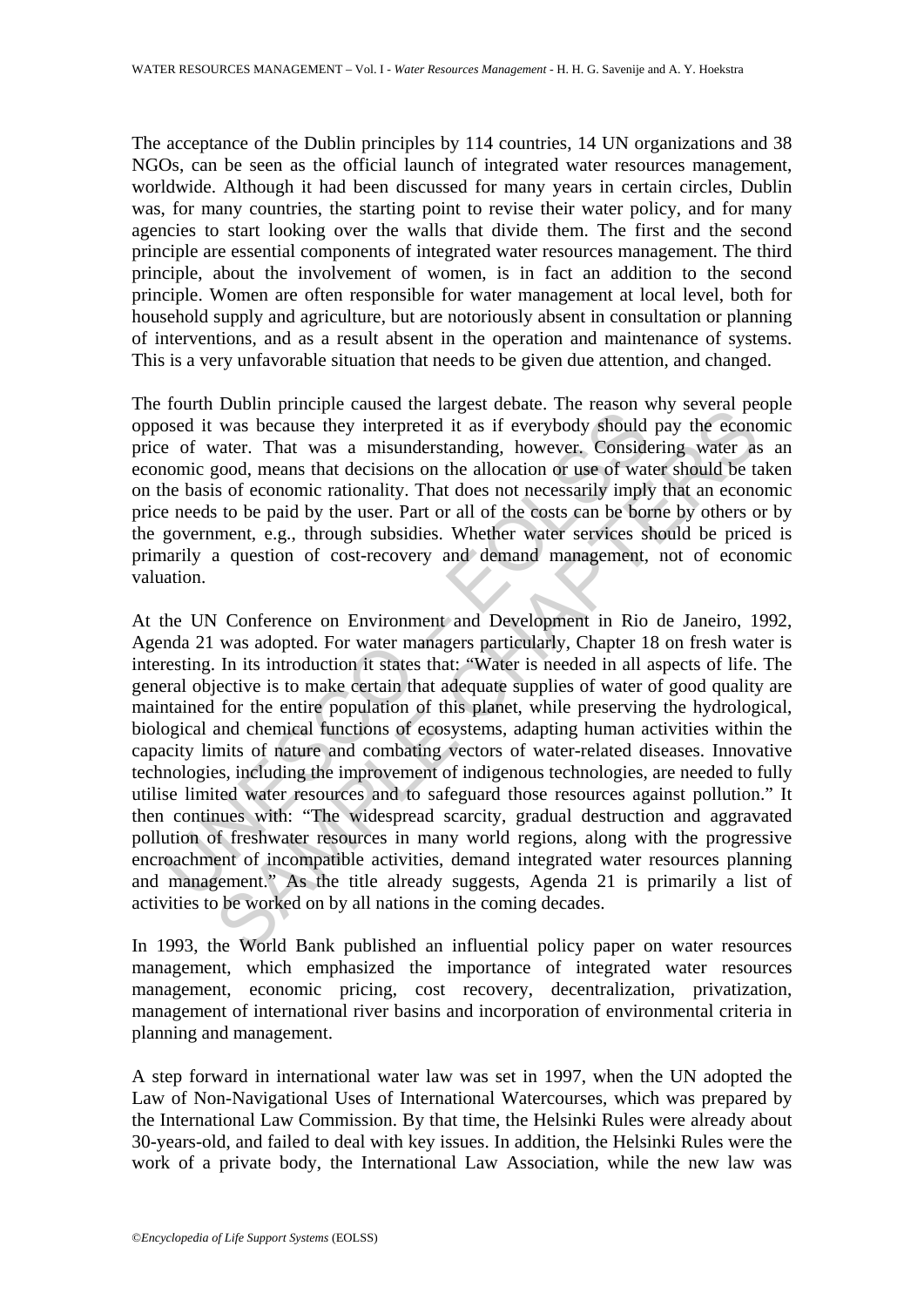drafted by the International Law Commission, mandated by governments. Nevertheless, the new law heavily draws on the Helsinki Rules. Article 5 states that "watercourse states shall utilise an international watercourse in an equitable and reasonable manner" and that "watercourse states have both the right to utilise the watercourse and the duty to co-operate in the protection thereof." Article 7 says that "watercourse states shall take all appropriate measures to prevent the causing of significant harm to other watercourse states."

Twentieth century developments include the establishment in 1996, of the Global Water Partnership and the World Water Council. The Global Water Partnership aims to support integrated water resources management programs by collaboration with governments and existing networks and by forging new collaborative arrangements. The World Water Council has the aim to promote awareness of critical water issues. In March 1997, the "First World Water Forum" was held in Marrakesh, Morocco. The "Second World Water Forum" was held in March 2000, in The Hague, the Netherlands. At this second meeting, the so-called "World Water Vision" was presented.

## **2.3 Water Resources Management at the Beginning of the Twenty-first Century**

The View Theory and the control and the procedure and the control and the control of 1997, the "First World Water Forum" was held in Marrakecond World Water Forum" was held in March 2000, in The Hagu his second meeting, th Let Counter has the aim to promote awareness of cinteral ware.<br>
The "First World Water Forum" was held in Marchaesh, Morocco.<br>
Yorl, the "First World Water Forum" was held in March 2000, in The Hague, the Netherla<br>
Morocco In the international debate, there is a growing consensus with regard to priorities in water resources allocation. The supply of water for basic human needs should have first priority. Second priorities are the requirements to maintain essential life support ecosystems. All other needs—for industry, agriculture or other societal purposes should be prioritized according to socioeconomic criteria, whereby water is considered an economic good. Here, it is important to note that although cost-recovery and economic trade-off are over-riding principles, cross-subsidies within sub-sectors to benefit the poor, are considered necessary where equity or social wellbeing are at risk.

Another common notion is the need for adequate participatory approaches to planning and management, and mechanisms for accountability and democratic control. This is closely related to the principle of decision making at the lowest appropriate level (subsidiarity), which also implies that some decisions (for instance on the sharing of international waters) should be taken at the highest level. Clearly in that case, mechanisms of democratic control and stakeholder participation should operate at the highest level of government.

Globally and with regard to the sharing of international waters, an important issue is food security. Since agriculture is the largest consumer of water, it is important that nations start to realize that food self-sufficiency is not always possible or sometimes highly uneconomic. Present thinking moves into the direction of food security, whereby food is grown in those parts of the world where it is most economic and where the conditions are most favorable, while countries produce sufficient income to allow them to import the food. Clearly, where countries become dependent on food imports, adequate and reliable market arrangements should be in place. Poor countries need to have opportunities to develop activities that bring in foreign exchange.

In recent years, as a result of an increasing pressure on water, the scope and complexity of water resources management has broadened. The problems associated with rapid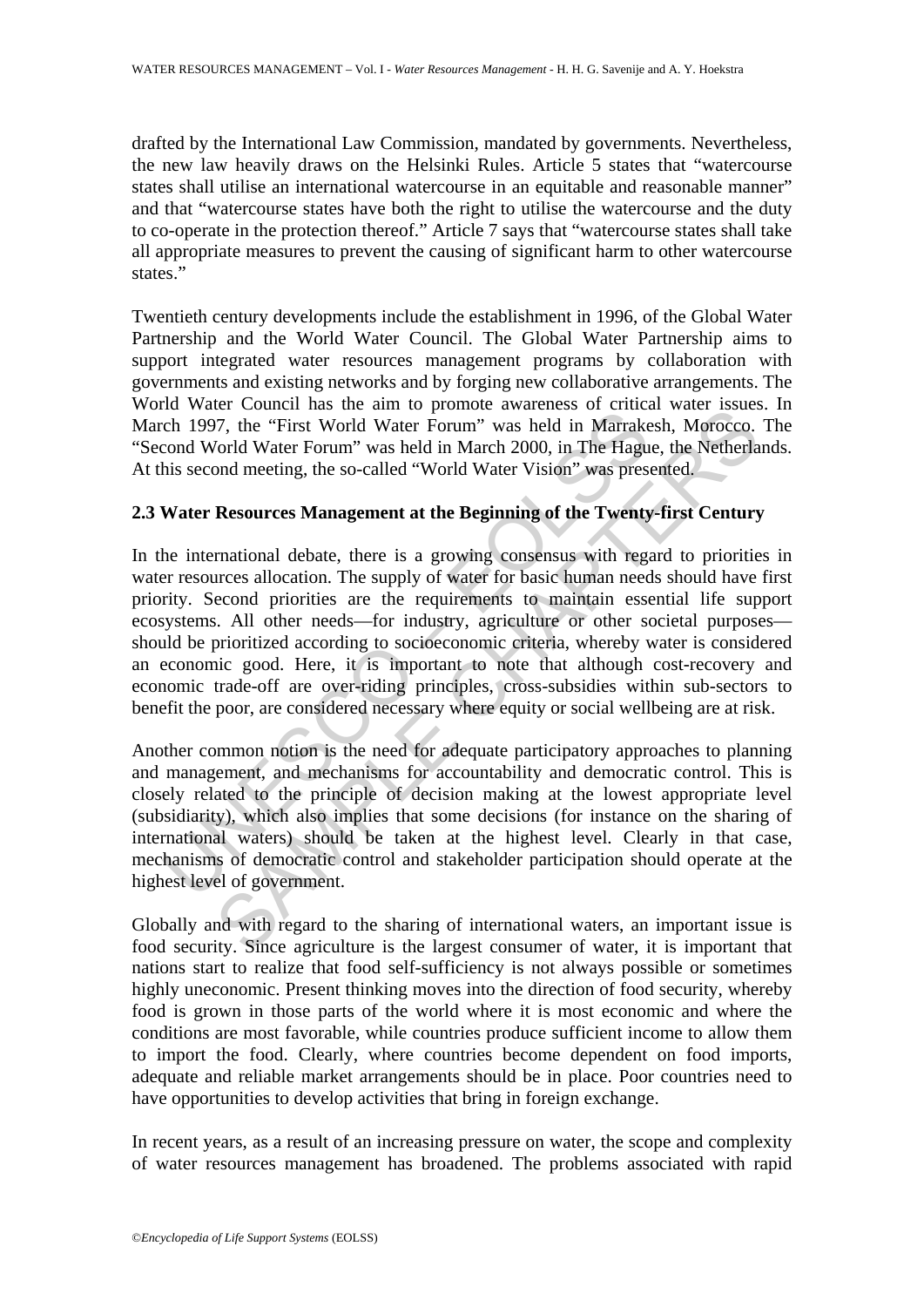economic development, population growth, urbanization and industrialization have clearly demonstrated the inadequacy of traditional water management at sector level. Until the early 1990s, different aspects and interests of water resources were generally managed separately, and often independently, in different institutions, e.g., water quality, groundwater, water supply and sanitation, irrigation, hydropower, etc. Modern water resources management aims at dealing with conflicting interests in a multi-sector, coordinated, interdisciplinary, participatory, transparent, and flexible manner. The term for this approach is "integrated water resources management." There are several definitions for integrated water resources management, but it is generally agreed that it has the following components:

• it addresses all the natural aspects of water (e.g. quantitative, qualitative and ecological aspects) and also considers the linkages between the various aspects;

it puts water management in a broader context of socioeconomic development policy and environmental management;

• it takes full account of all the sector interests related to the functions and values of the water system, in a participatory process with the stakeholders;

- it considers the spatial and temporal variation of resources and demands;
- it considers the full spectrum of relevant policy objectives and constraints, and
- it takes into account the different institutional levels involved in water resources management.

by the and an expectation and considers the mininges between the teamed it puts water management in a broader context of socioecone ey and environmental management; tit akes full account of all the sector interests related syects) and asso considers the images between the various aspects.<br>
water management in a broader context of socioeconomic developr<br>
environmental management;<br>
full account of all the sector interests related to the functi Although integrated and sustainable water management are close to each other and often mentioned in the same sentence, there is a subtle difference between the two. Sustainable water resources management requires an integrated approach, but following an integrated approach does not guarantee sustainability. Integrated management particularly refers to a type of approach: holistic, participatory (see also *Integrated Water Resources Management,* EOLSS on-line, 2002). Sustainable management adds to that a certain normative constraint to the outcome of the process. Where integrated management does not pre-include a certain statement about the main objective of development, sustainable management does include such a statement (see also *Water and Sustainable Development,* EOLSS on-line, 2002).

There is growing recognition, particularly in regions that depend on surface water, that the river basin is the most appropriate unit for water resources management. A river basin can be defined as a geographical unit within which water flows naturally towards a common outlet. The term river basin is generally used for the entire basin that drains into a sea, an ocean, or an inland lake. However, the concept can also be applied at a smaller scale. In such cases, people often speak about sub-basins or catchment, subcatchment or watershed areas. The management of water resources within such geographical boundaries is called river basin management. Many river basins include the territory of more than one nation. International river basins encompass nearly 50% of the global land area, so a large part of the world's population depends on water resources shared by neighboring countries. This has led to a growing number of transboundary water conflicts, but also to increased cooperation between neighboring countries (see also Trans-Boundary Water Resources Management, EOLSS on-line, 2002).